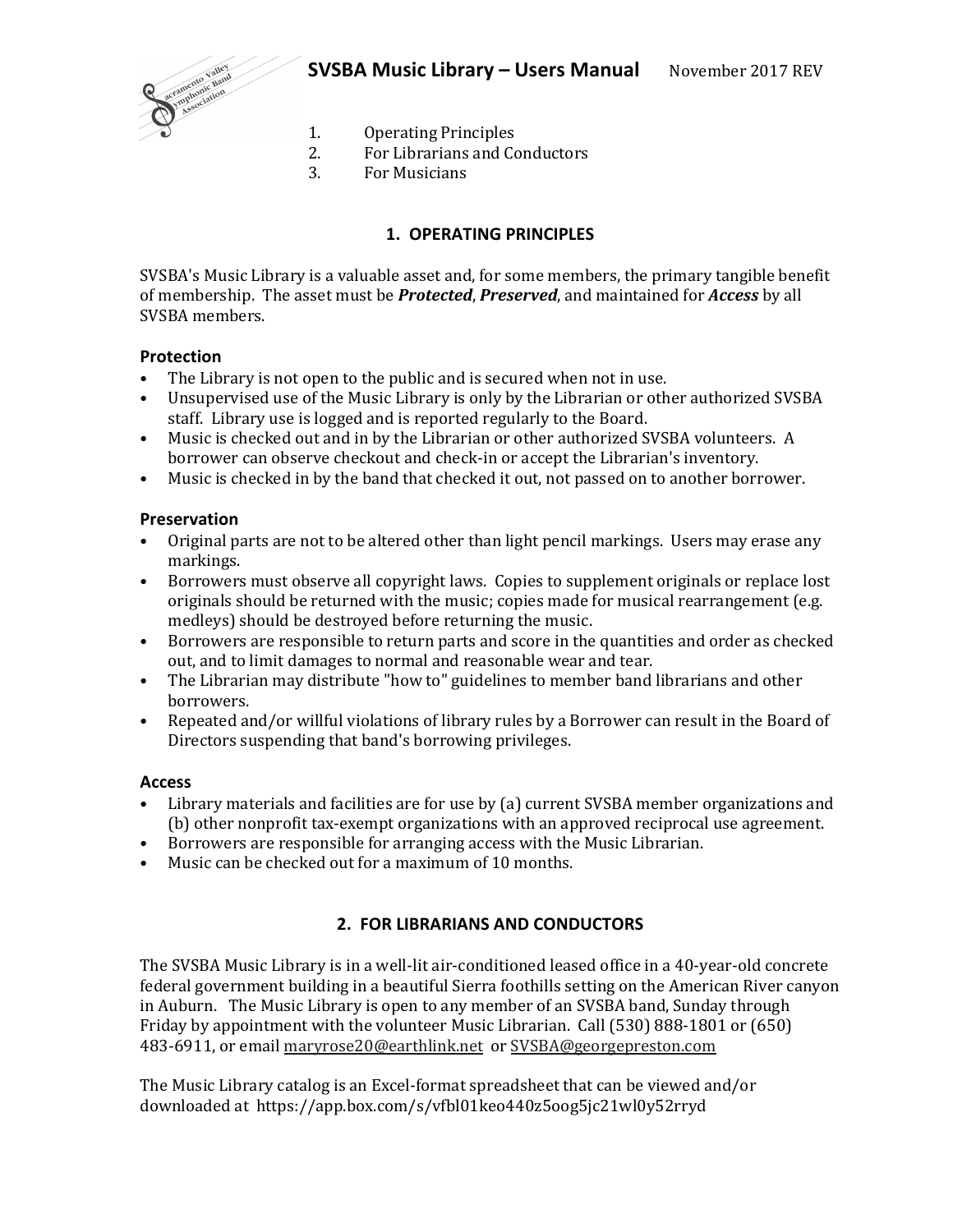It lists title, composer, arranger, and other key information such as whether there is a score and whether a piece is available or checked out. The spreadsheet is alphabetical by title, but if you download it to your own computer, you can sort by composer or arranger, or search for featured solos, Christmas (holiday) pieces, marches, etc.

# **How To Check Out Music**

Music can be requested, and delivery usually can be arranged, without visiting the Music Library.

All music will be **S**tamped SVSBA, have parts **N**umbered in score order, and have an up-to-date parts **I**nventory on file before checkout. Pieces that are ready for checkout without advance notice are indicated by **SNI** in the last column of the catalog spreadsheet.

# **Using the Music**

"Squaring up" music frequently when handling an arrangement can avoid or mitigate dog-ears, crimps, and wrinkles.

DO NOT PHOTOCOPY copyrighted material. It's a federal crime and jeopardizes SVSBA's ability to maintain the Music Library for members' use. Photocopying is ethically (if not legally) defensible to: (a) replace an original part lost from a purchased set, (b) cure a difficult page turn, or (c) significantly edit a piece for study or a mashup (*destroy after use*).

Conductors:

- If rehearsal letters, numbers, or measure numbers on the score differ from the parts (e.g., due to a later printing), making some notes on the score can save rehearsal time.
- Don't mark your interpretations on SVSBA's score. The next conductor isn't likely to do it your way.
- If you ask your band to play something differently from "the ink," please remind them to mark lightly and erase later, or use a yellow sticky – out of consideration for the next conductor who otherwise will have to repeatedly advise his players, "Just play the ink, please."

**The music you borrow will be used by others for years to come. Please preserve it, and be considerate of the next users; they're people whom you know.**

## **How To Check In Music**

Music is to be returned ASAP, but always within 10 months after checkout, for availability to your fellow SVSBA members.

Erase heavily annotated parts. It's confusing and unfair to the next band to leave cuts and other roadmap edits remaining on the music. Although you are not required to, feel free to erase *any* markings you find on checking out and before checking in music. If you have "repeat offender" musicians who mark over-enthusiastically, please counsel restraint.

Replace any missing parts before return, by photocopying (24-lb white paper or better) a clean original. A clean photocopy that you've made to satisfy your band's instrumentation can be included when you check in the piece, but photocopies made to produce a mashup or medley should be destroyed.